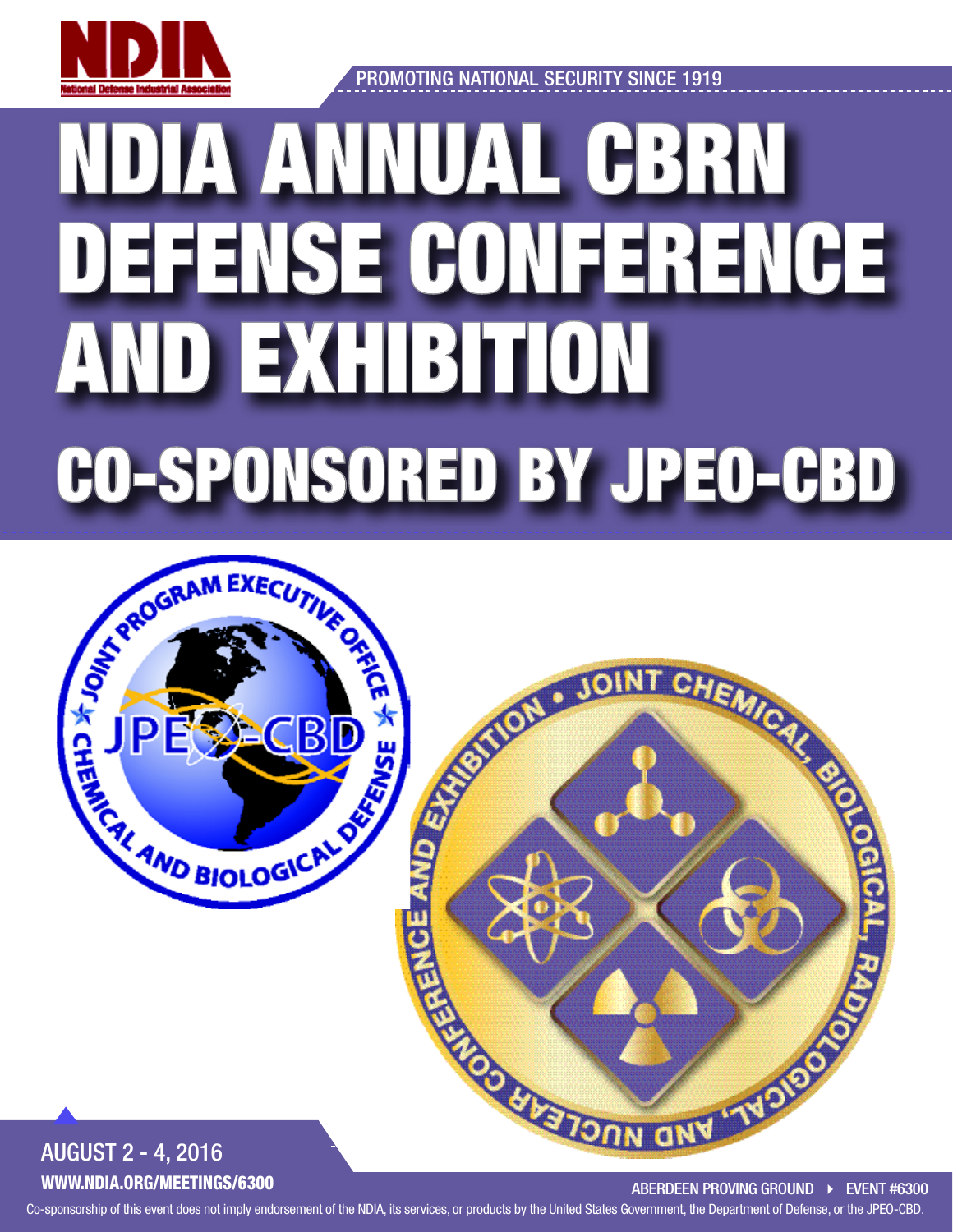## SPECIAL THANK YOU TO THE PLANNING COMMITTEE:

- COL Armando "Mandy' Lopez, Jr., USA (Ret) *Tex-Shield, Inc. NDIA CBRN Defense Division Chair*
- **Mr. Bill Baugh** *Bill Baugh Associates NDIA CBRN Defense Division Vice Chair*
- **Ms. Sharon Lattimer-Harris** *Program Analyst/Public Affairs Specialist Chemical and Biological Defense*
- **Ms. Cicely Levingston** *Joint Program Executive Office for Chemical and Biological Defense*
- **Mr. Steven Lusher** *Joint Program Executive Office for Chemical and Biological Defense*

Ms. Emma Wilson *Joint Program Executive Office for Chemical and Biological Defense*



## Letter from the Chairman

I welcome all of our attendees to the National Defense Industrial Association's 2016 Annual Chemical, Biological, Radiological and Nuclear Defense Conference and Exhibition co-sponsored by the Joint Program Executive Office for Chemical and Biological Defense.

The NDIA CBRN Defense Division members are proud to bring you this annual conference. We are even more excited to be able to co-sponsor the event with JPEO-CBD and to have it held on the historic Aberdeen Proving Ground. The purpose of this conference is to promote the positive exchange of information (scientific, technical and operational) relating to the subject of defense against Weapons of Mass Destruction (WMD) and the ever growing CBRN threat around the world and in our homeland. Attendees are provided with the opportunity to understand and better support current and future CBRN joint program requirements and to identify potential business opportunities associated with each of them. We are also providing a venue by which to spotlight the emerging CBRN defense national and international technologies, along with promising research and development opportunities on the exhibit floor.

The mission of the NDIA CBRN Defense Division, who organized this week's conference, is to promote the exchange of information - technical and operational - related to the defense against weapons of mass destruction among the Defense Department and other government agencies, industry, and academia. Areas of particular interest to the division include policy issues, program/ budget matters, research and development, acquisition, production, logistical support, training, doctrine, and organization. The scope of the division's mission includes traditional defensive measures, chemical weapons demilitarization, treaty compliance, industrial base issues, and domestic preparedness. The focus is directed toward the acquisition of goods and services related to chemical and biological defense and includes technology development, research and engineering, procurement, and logistical support. Our principal involvement here is with the Joint Program Executive Officer-Chemical Biological Defense (JPEO-CBD). Participation in the division is open to all corporate members. If you'd like to get actively involved, please see the NDIA staff at the registration desk.

We encourage your active participation at this year's CBRN Defense Conference and Exhibition. Your feedback is highly encouraged to ensure we continue to meet your needs.

Sincerely, COL Armando "Mandy" Lopez, Jr., USA (Ret) Chairman, CBRN Defense Division Vice President, Tex-Shield, Inc.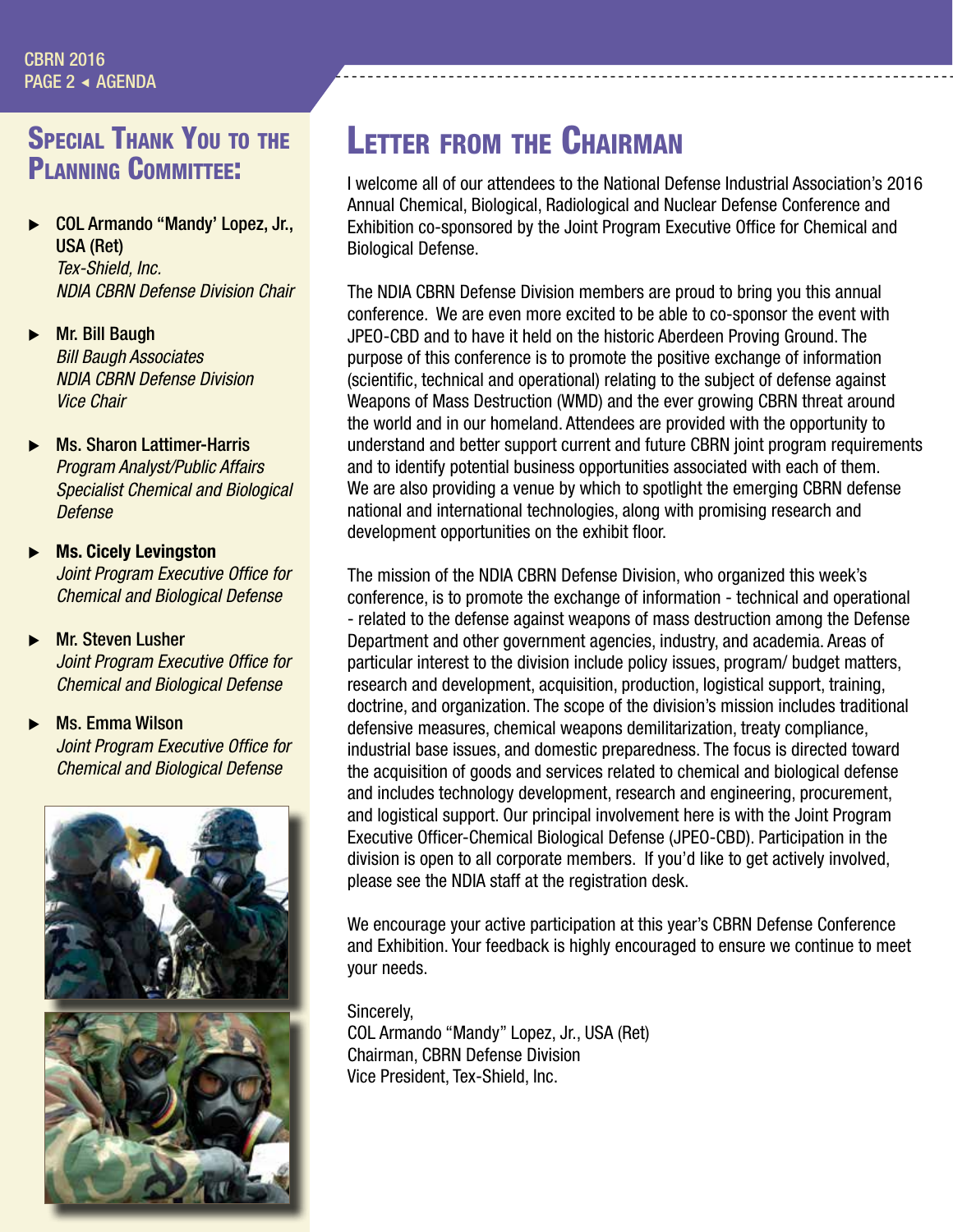# Monday, August 1, 2016

| 12:00 PM - 5:00 PM | <b>REGISTRATION OPEN</b> |
|--------------------|--------------------------|
| 12:00 PM - 5:00 PM | <b>EXHIBITOR MOVE IN</b> |

<u>-------------</u>

# Tuesday, August 2, 2016

| 8:00 AM-6:30 PM  | <b>REGISTRATION OPEN</b>                                                                                                                                                           |
|------------------|------------------------------------------------------------------------------------------------------------------------------------------------------------------------------------|
| 8:00 AM-12:00 PM | <b>EXHIBITOR MOVE IN</b>                                                                                                                                                           |
| 1:00PM-6:30PM    | <b>EXHIBIT HALL OPEN</b>                                                                                                                                                           |
| 1:00 PM-1:15 PM  | <b>NDIA WELCOME</b><br>COL Armando "Mandy" Lopez, Jr., USA (Ret), Chair, NDIA Chemical, Biological, Radiological and Nuclear<br>Defense Division; Vice President, Tex-Shield, Inc. |
| 1:15PM-1:45PM    | <b>KEYNOTE ADDRESS</b><br>Hon. Katrina McFarland, Acting Assistant Secretary of the Army for Acquisition, Logistics and<br>Technology                                              |
| 1:45PM-2:15PM    | <b>ADDRESS</b><br>COL Scott Estes, USA, Deputy Director, Joint Requirements Office for Chemical, Biological, Radiological<br>and Nuclear Defense                                   |
| 2:15PM-3:15PM    | <b>NETWORKING BREAK IN EXHIBIT HALL</b>                                                                                                                                            |
| 3:15PM-3:45PM    | <b>ADDRESS</b><br>LTG Thomas Spoehr, USA, Director, Army Office of Business Transformation                                                                                         |
| 3:45PM-4:15PM    | <b>ADDRESS</b><br>Dr. Ronald Hann, Jr., Director, DTRA CB Technologies                                                                                                             |
| 4:15 РМ-4:45 РМ  | <b>ADDRESS</b><br>Mr. J. Steven Anthony, Head, Department of the Navy NSWCDD, CBR Defense Divison (B20)                                                                            |
| 4:45 рм-5:15 рм  | <b>ADDRESS</b><br>BG James E. Bonner, USA, Commandant, Army CBRN School                                                                                                            |
| 5:15PM-6:30PM    | <b>NETWORKING RECEPTION IN EXHIBIT HALL</b>                                                                                                                                        |

## WEDNESDAY, AUGUST 3, 2016

| 7:00am-5:00pm | <b>REGISTRATION OPEN</b> |
|---------------|--------------------------|
|               |                          |

7:00am–5:00pm Exhibit Hall Open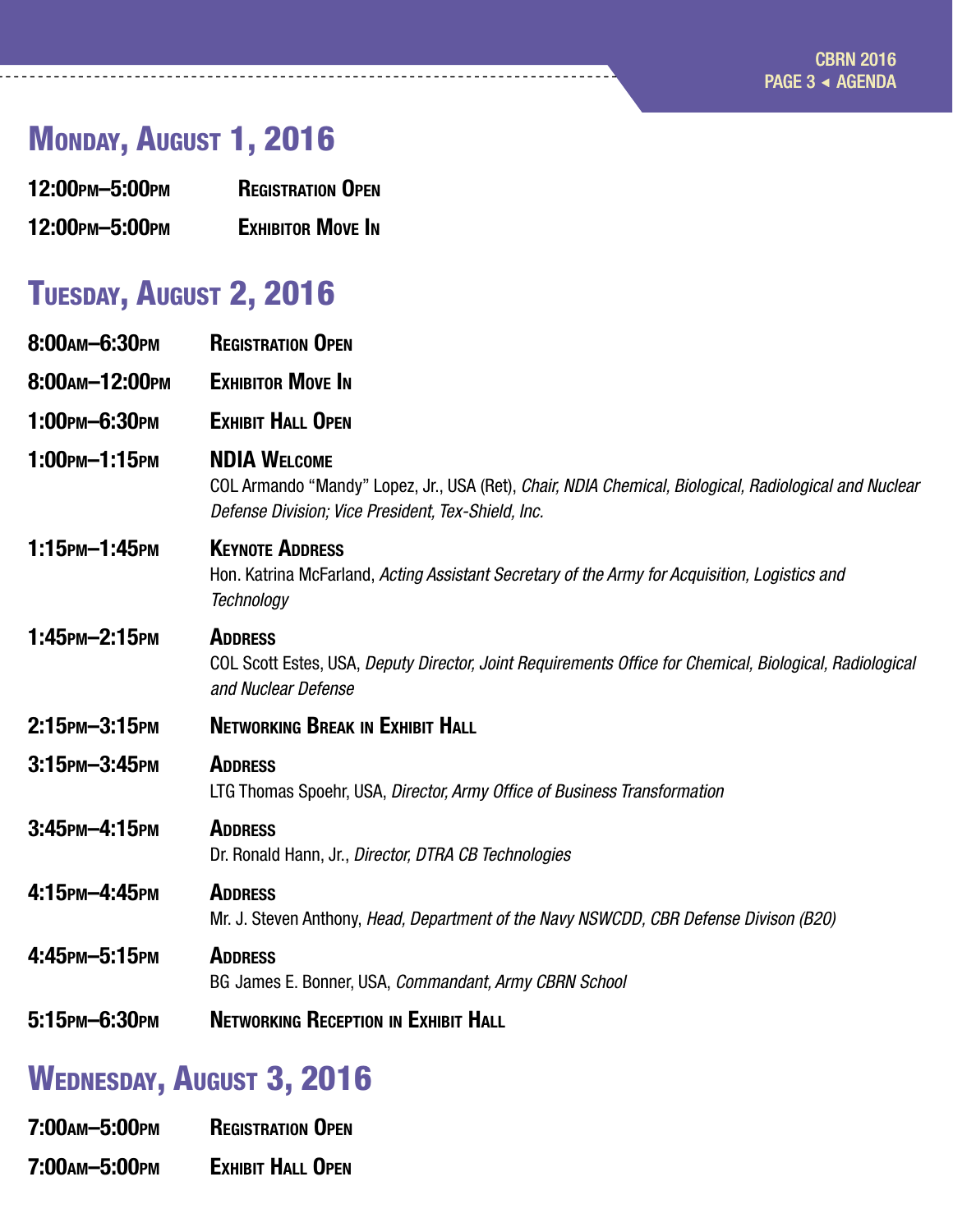| <b>CBRN 2016</b><br>AGENDA ► PAGE 4      |                                                                                                                                                                                                                                                                                                                                                                                                                                                                                                                                                                                                                                                                                                                                                                                                                                                                                                                                                                                                                                                                                                                                                                                                                                                                                                                       |
|------------------------------------------|-----------------------------------------------------------------------------------------------------------------------------------------------------------------------------------------------------------------------------------------------------------------------------------------------------------------------------------------------------------------------------------------------------------------------------------------------------------------------------------------------------------------------------------------------------------------------------------------------------------------------------------------------------------------------------------------------------------------------------------------------------------------------------------------------------------------------------------------------------------------------------------------------------------------------------------------------------------------------------------------------------------------------------------------------------------------------------------------------------------------------------------------------------------------------------------------------------------------------------------------------------------------------------------------------------------------------|
| 7:00 AM-8:00 AM                          | <b>NETWORKING BREAKFAST</b>                                                                                                                                                                                                                                                                                                                                                                                                                                                                                                                                                                                                                                                                                                                                                                                                                                                                                                                                                                                                                                                                                                                                                                                                                                                                                           |
| 8:00 AM-8:10 AM                          | <b>ADMINISTRATIVE REMARKS</b>                                                                                                                                                                                                                                                                                                                                                                                                                                                                                                                                                                                                                                                                                                                                                                                                                                                                                                                                                                                                                                                                                                                                                                                                                                                                                         |
| 8:15AM-8:45AM                            | <b>ADDRESS</b><br>Mr. Douglas Bryce, Joint Program Executive Officer, Chemical and Biological Defense                                                                                                                                                                                                                                                                                                                                                                                                                                                                                                                                                                                                                                                                                                                                                                                                                                                                                                                                                                                                                                                                                                                                                                                                                 |
| 8:45 AM-9:45 AM                          | <b>JPEO-CBD JOINT PROJECT MANAGERS PANEL</b><br><b>Moderator:</b><br>Dr. David W. Cullin, Chair, Chemical Biological Defense Acquisition Initiatives Forum; Vice President<br>Research, D&P, FLIR Systems, Inc.<br><b>Panelists:</b><br>COL Jeffrey Woods, USA, Joint Project Manager Nuclear Biological and Chemical Contamination<br>Avoidance (JPM-NBC CA), Joint Program Executive Office for Chemical and Biological Defense<br>(JPEO-CBD)<br>Col Daniel Garber, USMC, Joint Project Manager Guardian (JPM-G), Joint Program Executive Office<br>for Chemical and Biological Defense (JPEO-CBD)<br>COL David Hammer, USA, Joint Project Manager Medical Countermeasure Systems (JPM-MCS),<br>Joint Program Executive Office for Chemical and Biological Defense (JPEO-CBD)<br>Mr. Scott White, Joint Project Manager Information Systems (JPM-IS), Joint Program Executive<br>$\blacktriangleright$<br>Office for Chemical and Biological Defense (JPEO-CBD)<br>Mr. Scott Paris, Joint Project Manager Protection (JPM-P), Joint Program Executive Office for<br><b>Chemical and Biological Defense (JPEO-CBD)</b><br>Dr. Charles Bass, Joint Science and Technology Office (JSTO), the Defense Threat Reduction Agency<br>(DTRA) Joint Science and Technology Office (JSTO) for Chemical and Biological Defense |
| 9:45 AM - 10:45 AM                       | <b>NETWORKING BREAK IN EXHIBIT HALL</b>                                                                                                                                                                                                                                                                                                                                                                                                                                                                                                                                                                                                                                                                                                                                                                                                                                                                                                                                                                                                                                                                                                                                                                                                                                                                               |
| 10:45 лм-11:15 лм                        | <b>ADDRESS</b><br>Dr. George Korch, Jr., Senior Science Advisor for Assistant Secretary for Preparedness and<br>Response (ASPR/10), Department of Health and Human Services (HHS)                                                                                                                                                                                                                                                                                                                                                                                                                                                                                                                                                                                                                                                                                                                                                                                                                                                                                                                                                                                                                                                                                                                                     |
| 11:15 <sub>AM</sub> -11:45 <sub>AM</sub> | <b>ADDRESS</b><br>Mr. Heinrich (Henry) Reyes, National Guard Bureau, Director, CBRN Response Enterprise Program Office                                                                                                                                                                                                                                                                                                                                                                                                                                                                                                                                                                                                                                                                                                                                                                                                                                                                                                                                                                                                                                                                                                                                                                                                |
| 11:45 AM - 1:00 PM                       | <b>NETWORKING LUNCH IN EXHIBIT HALL</b>                                                                                                                                                                                                                                                                                                                                                                                                                                                                                                                                                                                                                                                                                                                                                                                                                                                                                                                                                                                                                                                                                                                                                                                                                                                                               |
| 1:00 PM - 1:30 PM                        | <b>ADDRESS</b><br>Dr. David C. Hassell, Deputy Assistant Secretary of Defense, Chemical and Biological Defense                                                                                                                                                                                                                                                                                                                                                                                                                                                                                                                                                                                                                                                                                                                                                                                                                                                                                                                                                                                                                                                                                                                                                                                                        |
| 1:30 PM-2:00 PM                          | <b>ADDRESS</b><br>Dr. Joseph Corriveau, Director, U.S. Army Edgewood Chemical Biological Center                                                                                                                                                                                                                                                                                                                                                                                                                                                                                                                                                                                                                                                                                                                                                                                                                                                                                                                                                                                                                                                                                                                                                                                                                       |
| 2:00PM-2:30PM                            | <b>ADDRESS</b><br>BG William King, III, USA, Commander, 20th CBRNE Command                                                                                                                                                                                                                                                                                                                                                                                                                                                                                                                                                                                                                                                                                                                                                                                                                                                                                                                                                                                                                                                                                                                                                                                                                                            |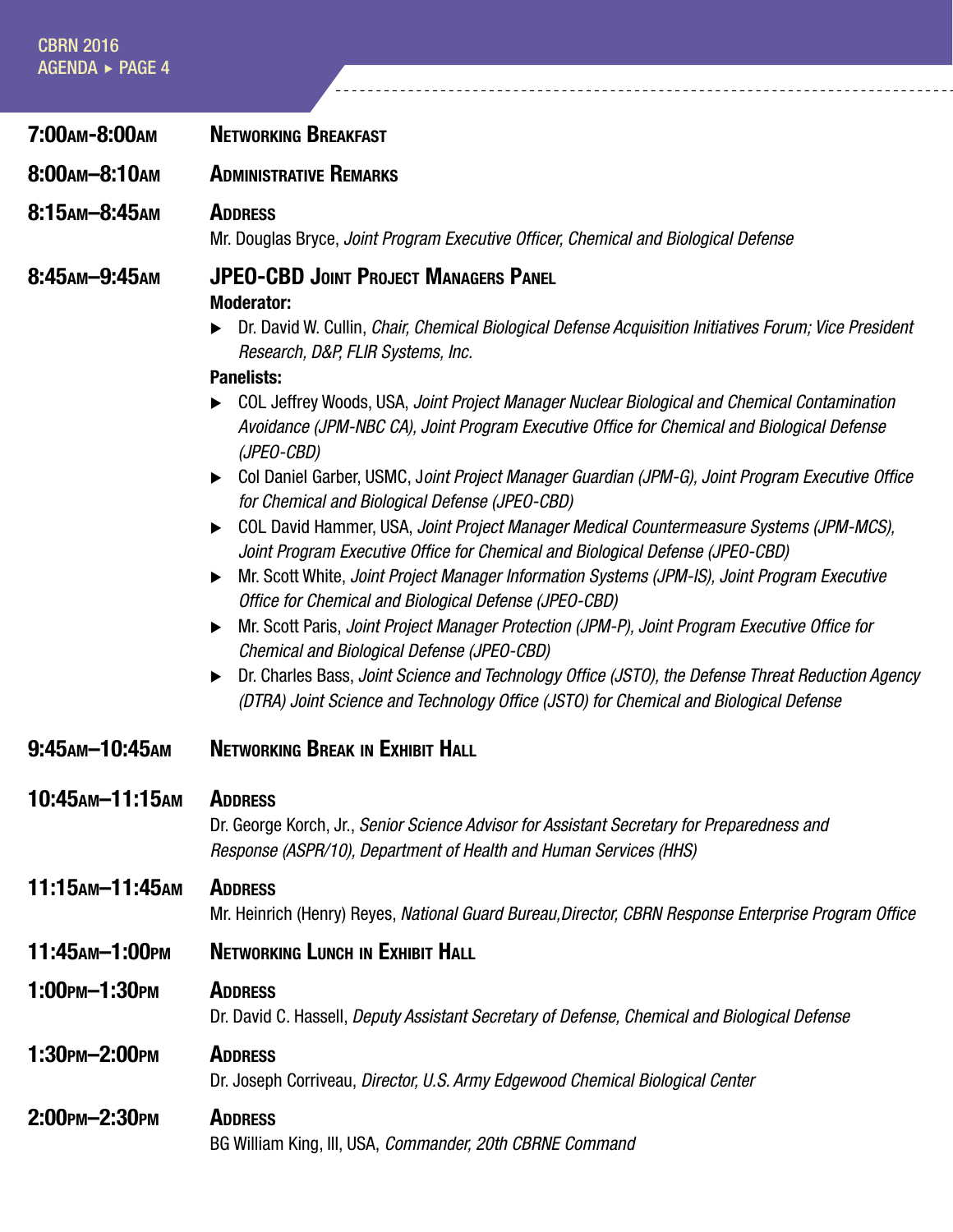2:30pm–3:00pm Address Dr. Way Fountain, *Acting Director of Research and Technology, ECBC*  3:00pm–4:00pm Joint Service Representative Panel Moderator: ▶ COL Scott Estes, USA, *Deputy Director, Joint Requirements Office for Chemical, Biological, Radiological and Nuclear (CBRN) Defense* Panelists: ▶ COL Jay Reckard, USA, *Chief, Full Dimension Protection Division, HQDA, G-8* u CWO4 Jason Groves, USMC, *CBRN Defense Officer, HQMC Combat Development and Integration*  $\blacktriangleright$  Mr. Bill Thomas ▶ LCDR Blake Burket, USN, OPNAV 814 Shore Action Officer ▶ Mr. Malcholm Reese, *CBRNE Project Manager, NGB, J39* 

4:00pm–5:00pm Networking with Exhibitors

\_\_\_\_\_\_\_\_\_\_\_\_\_\_\_\_\_\_\_\_\_\_\_\_\_\_

## Thursday, August 4, 2015

| 7:00 AM - 12:00 PM                                           | <b>REGISTRATION OPEN</b>                                                                                                                                                                                                                                                                                                                                                                                                                                                                                                                                                                                                                                                                                                                               |
|--------------------------------------------------------------|--------------------------------------------------------------------------------------------------------------------------------------------------------------------------------------------------------------------------------------------------------------------------------------------------------------------------------------------------------------------------------------------------------------------------------------------------------------------------------------------------------------------------------------------------------------------------------------------------------------------------------------------------------------------------------------------------------------------------------------------------------|
| 7:00 АМ-12:00 РМ                                             | <b>EXHIBIT HALL OPEN</b>                                                                                                                                                                                                                                                                                                                                                                                                                                                                                                                                                                                                                                                                                                                               |
| 7:00am-8:00am                                                | <b>NETWORKING BREAKFAST</b>                                                                                                                                                                                                                                                                                                                                                                                                                                                                                                                                                                                                                                                                                                                            |
| 8:00 AM-8:15 AM                                              | <b>ADMINISTRATIVE REMARKS</b>                                                                                                                                                                                                                                                                                                                                                                                                                                                                                                                                                                                                                                                                                                                          |
| 8:15 <sub>AM</sub> -9:45 <sub>AM</sub><br>9:45 AM - 10:15 AM | <b>LEADERSHIP PANEL</b><br><b>Moderator:</b><br>BG Dean Ertwine, USA (Ret), Consultant, Army Alliance<br><b>Panelists:</b><br>Mr. Douglas Bryce, Joint Program Executive Officer, Chemical and Biological Defense<br>▶<br>Dr. Joseph L. Corriveau, Director, U.S. Army Edgewood Chemical Biological Center<br>▶<br>Mr. Conrad Whyne, Program Executive Officer, Program Executive Office, Assembled Chemical<br>▶<br><b>Weapons Alternatives</b><br>COL Scott Estes, USA, Director, Joint Requirements Office for Chemical, Biological,<br>▶<br><b>Radiological and Nuclear Defense</b><br>BG William E. King, IV, USA, Commander, U.S. Army 20th Chemical, Biological, Radiological,<br>▶<br>Nuclear, Explosives Command<br><b>CONCLUDING REMARKS</b> |
|                                                              | Mr. Douglas Bryce, Joint Program Executive Office, Chemical and Biological Defense                                                                                                                                                                                                                                                                                                                                                                                                                                                                                                                                                                                                                                                                     |
| 10:15AM-12:00PM                                              | <b>NETWORKING WITH EXHIBITORS</b>                                                                                                                                                                                                                                                                                                                                                                                                                                                                                                                                                                                                                                                                                                                      |
| 12:00 <sub>PM</sub>                                          | <b>ADJOURN</b>                                                                                                                                                                                                                                                                                                                                                                                                                                                                                                                                                                                                                                                                                                                                         |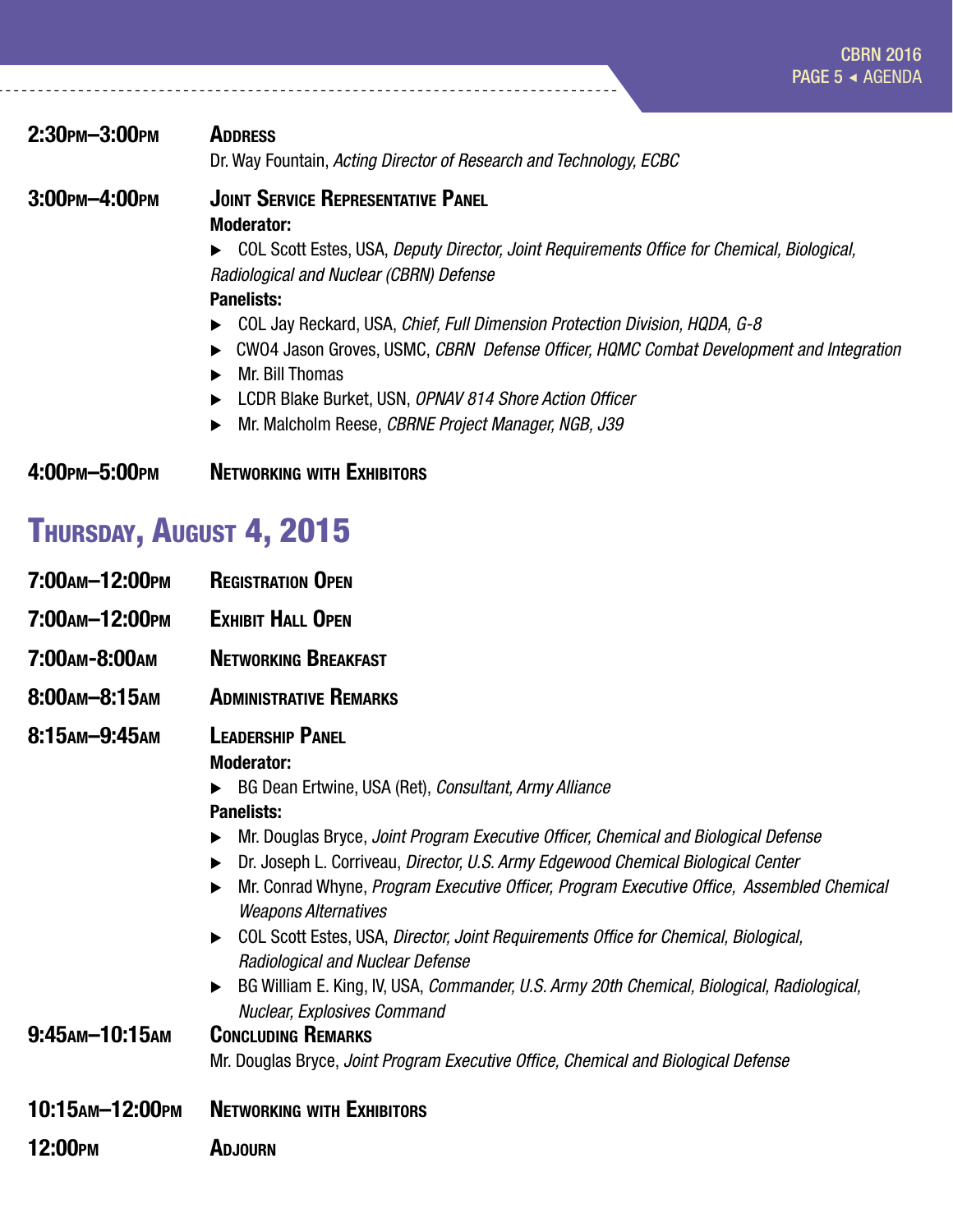# **EXHIBIT HALL INFORMATION**





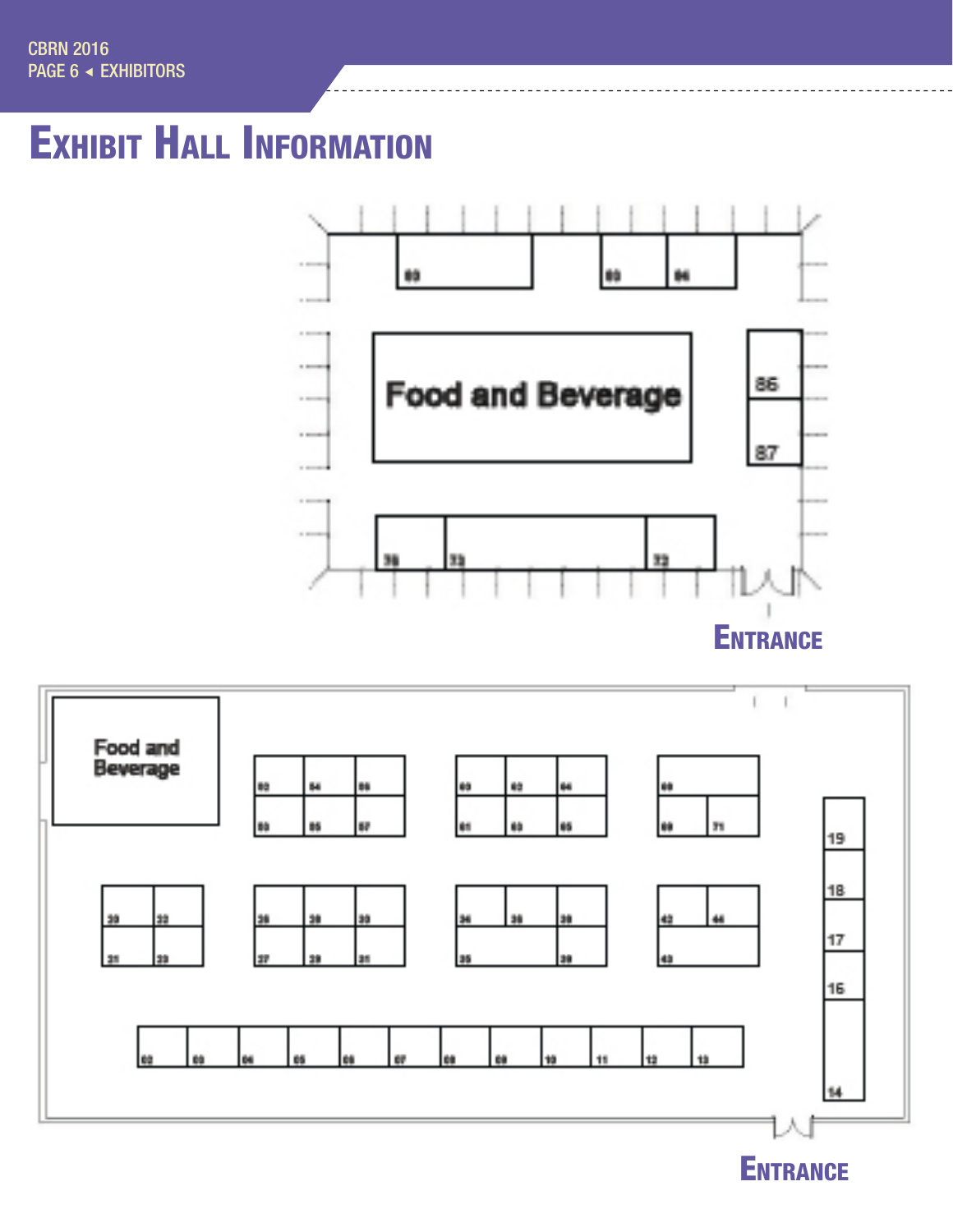## Exhibitors by Booth Number

| <b>U.S. Army Public Health Center</b>                                           | $\overline{2}$ |
|---------------------------------------------------------------------------------|----------------|
| U.S. Army Medical Research Institute of Chemical<br>Defense                     | 3              |
| <b>U.S. Army Chemical Materials Activity</b>                                    | $\overline{4}$ |
| Program Executive Office for Assembled Chemical<br><b>Weapons Alternatives</b>  | 5              |
| Defense Threat Reduction Agency - Joint Science and<br><b>Technology Office</b> | 6              |
| U.S. Army Edgewood Chemical Biological Center                                   | 7              |
| Joint Program Executive Office for Chemical and<br><b>Biological Defense</b>    | 8              |
| <b>HDIAC</b>                                                                    | 9              |
| <b>RAE Systems by Honeywell</b>                                                 | 10             |
| Decon7 Systems, LLC                                                             | 11             |
| <b>Falcon Communications</b>                                                    | 12             |
| Tex-Shield, Inc.                                                                | 13             |
| <b>AirBoss Defense</b>                                                          | 14             |
| FLIR Systems, Inc.                                                              | 16             |
| QuickSilver Analytics, Inc.                                                     | 17             |
| <b>ITL Solutions</b>                                                            | 18             |
| Avon Protection Systems, Inc.                                                   | 19             |
| <b>ATCC</b>                                                                     | 20             |
| <b>ODU USA</b>                                                                  | 21             |
| <b>BBI</b> Detection                                                            | 22             |
| Leidos                                                                          | 23             |
| SRC, Inc.                                                                       | 26             |
| Design West Technologies, Inc.                                                  | 27             |
| PHDS Co.                                                                        | 28             |
| <b>Luminex Corporation</b>                                                      | 29             |
| <b>Endeavor Robotics (formerly iRobot)</b>                                      | 30             |
| <b>Argon Electronics</b>                                                        | 31             |
| <b>Cobalt Light Systems</b>                                                     | 34             |
| <b>Battelle</b>                                                                 | 35             |
|                                                                                 |                |

| UTS Systems, LLC                                                            | 36 |
|-----------------------------------------------------------------------------|----|
| QinetiQ North America                                                       | 38 |
| Veteran Corps of America                                                    | 39 |
| <b>IB Consultancy</b>                                                       | 42 |
| <b>Bruker Detection Corp</b>                                                | 43 |
| <b>Karcher Futuretech</b>                                                   | 44 |
| <b>Production Products</b>                                                  | 44 |
| <b>ORTEC</b>                                                                | 52 |
| <b>UTC Aerospace Systems</b>                                                | 53 |
| LAURUS Systems, Inc.                                                        | 54 |
| Symetrica                                                                   | 55 |
| Department of Homeland Security/Chemical Security<br><b>Analysis Center</b> | 56 |
| Proengin, Inc.                                                              | 57 |
| <b>TRX Systems</b>                                                          | 60 |
| 908 Devices                                                                 | 61 |
| Tactical Defense Media/CST & CBRN/Armor &<br>Mobility                       | 62 |
| <b>ADS</b>                                                                  | 63 |
| <b>Paper Pak Industries</b>                                                 | 64 |
| <b>BioFire Defense</b>                                                      | 65 |
| <b>Federal Resources</b>                                                    | 68 |
| First Line Technology, LLC                                                  | 69 |
| <b>Smiths Detection</b>                                                     | 71 |
| Kromek Group Ltd                                                            | 72 |
| W. L. Gore & Associates, Inc.                                               | 73 |
| <b>Innovative Tactical Training Solutions</b>                               | 76 |
| <b>LSA Autonomy</b>                                                         | 80 |
| <b>Brimrose Technology Corporation</b>                                      | 83 |
| Polimaster, Inc.                                                            | 86 |
| Chemring                                                                    | 87 |
|                                                                             |    |

## U.S. Army Chemical Corps Ball\*

Friday, August 5, 2016 | 5:30pm–11:30pm

Martin's East 9000 Pulaski Highway Baltimore, MD 21220

For more information or to purchase tickets, visit http://www.ecbc.army.mil/greendragonball/

*\*Registration for the ball is NOT included in CBRN Conference Registration Rate.*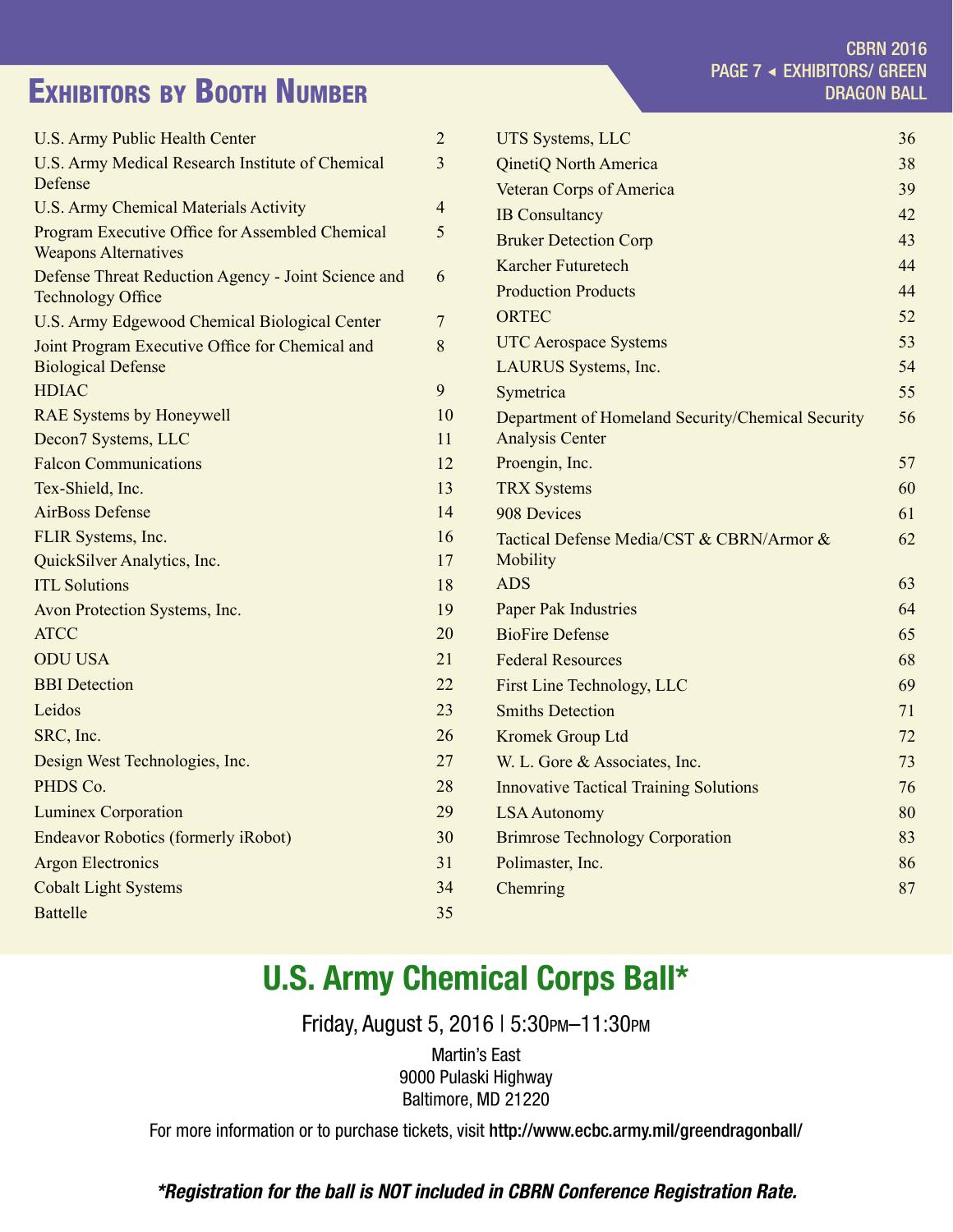#### 908 Devices 61

At 908 Devices we are building ridiculously small, and simple purposebuilt tools based on remarkable mass spectrometry technology. Our flagship product, M908, is used by leading CBRNE organizations around the world for the fast and accurate confirmation of priority chemical threats, including chemical warfare agents, toxic industrial chemicals, and precursors.

#### ADS 63

ADS is the world's premier equipment, procurement, and solutions specialist to the US Military. We ensure mission success, operational efficiency, and cost savings for our customers by partnering with leading manufacturers of CBRN equipment. Bring us your mission requirement and we will help you identify the best solutions to meet it. We will offer you a range of contract vehicles for procurement to get your equipment when and where you need it. Our Purpose. Your Mission

#### AirBoss Defense 14

AirBoss-Defense (ABD) develops and manufactures high-tech PPE against CBRN threats for the defense and all hazards security markets. With superior ergonomics and comfort, and surpassing NATO requirements, ABD gas masks, hand wear and footwear are designed to perfectly integrate with CBRN suits. ABD CBRN PPE has also been proven to be effective against a wide range of Toxic Industrial Chemicals. When it comes to user safety, AirBoss-Defense delivers The Ultimate Protection.

#### Argon Electronics 31

Visit Argon at booth 31 to learn how our simulators have helped organisations like yours transform their Chemical, Biological, Radiological, Nuclear and Hazardous material exercises and improve student learning outcomes. You will be able try for yourself and see how our highly realistic training systems enable you to cost effectively simulate multiple hazard

exercises involving multiple chemical warfare agents, radioactivity, nuclear and HazMat in a Live, Virtual and Table Top format.

#### ATCC 20

ATCC is a leader in biological materials management supporting the government and scientific community with research and development, products, and custom services in support of global health issues. With a history of innovation spanning 90 years, ATCC offers the world's largest and most diverse collection of human and animal cell lines, microorganisms, biological products, and standards. ATCC is a non-profit organization with headquarters in Manassas, Va.

#### Avon Protection Systems, Inc. **19**

Avon Protection Systems, a global leader in respiratory protection for the military, first responder, fire and industrial markets, boasts an unrivalled 80 year pedigree in military mask design and manufacture. Our global installation of Personal Protective Equipment (PPE) is at frontlines of today's national defense, first responders, industrial, and tactical deployment strategies.

#### Battelle 35

For 30 years, government agencies and industry have trusted Battelle to solve their most complex chemical and biological defense challenges. Tap our expertise spanning decades and dozens of interrelated scientific disciplines, unmatched chemical and biological test facilities, advanced product design and manufacturing, and objectivity as the world's largest independent R&D organization.

#### BBI Detection 22

BBI Detection specializes in the development and supply of innovative technologies for rapid sampling and identification of biothreats and explosives to the global military, first responder, and security markets. With secure facilities and over 25 years' experience in the

development of assays, we serve the needs of military and first responder markets worldwide.

#### BioFire Defense 65

At BioFire Defense we deliver a fully integrated suite of biological agent identification products, including the FilmArray, and RAZOR EX Systems to the biodefense and first responder community. Our products and services speed up medical results, help people stay healthy and make communities more secure. Simply put, we make the world a safer and healthier place.

#### **Brimrose Technology Corporation 83**

LWIR - LIBS system for chemical, biological, and instant detection of explosive residuals on the surface; Novel Room Temperature Semiconductor Radiation detectors for nuclear detection and Dual Gamma/Neutron Detection; AOTF SWIR Hyperspectral Imager for hazardous and explosive materials detections, detection of covert optical taggants.

#### **Bruker Detection Corp 643**

Bruker Detection is a leading global specialist producing Chemical, Biological, Radiation, Nuclear, Explosive detection equipment and total solutions. Widely regarded as the development and manufacturing expert of easy to use, robust and reliable instruments, our product line ranges from handheld to stand-off detectors and complete solutions for platform integration and critical infrastructure protection. Our latest novel innovations include trace drugs and explosives detection.

#### Chemring 87

Chemring Sensors & Electronic Systems (CSES,) part of Chemring Group, PLC, is the leading supplier of vehicle-mounted ground penetrating radar (GPR) detection systems, chemical and biological detection systems, and counter-IED electronic countermeasures. Our experience developing advanced sensors and detection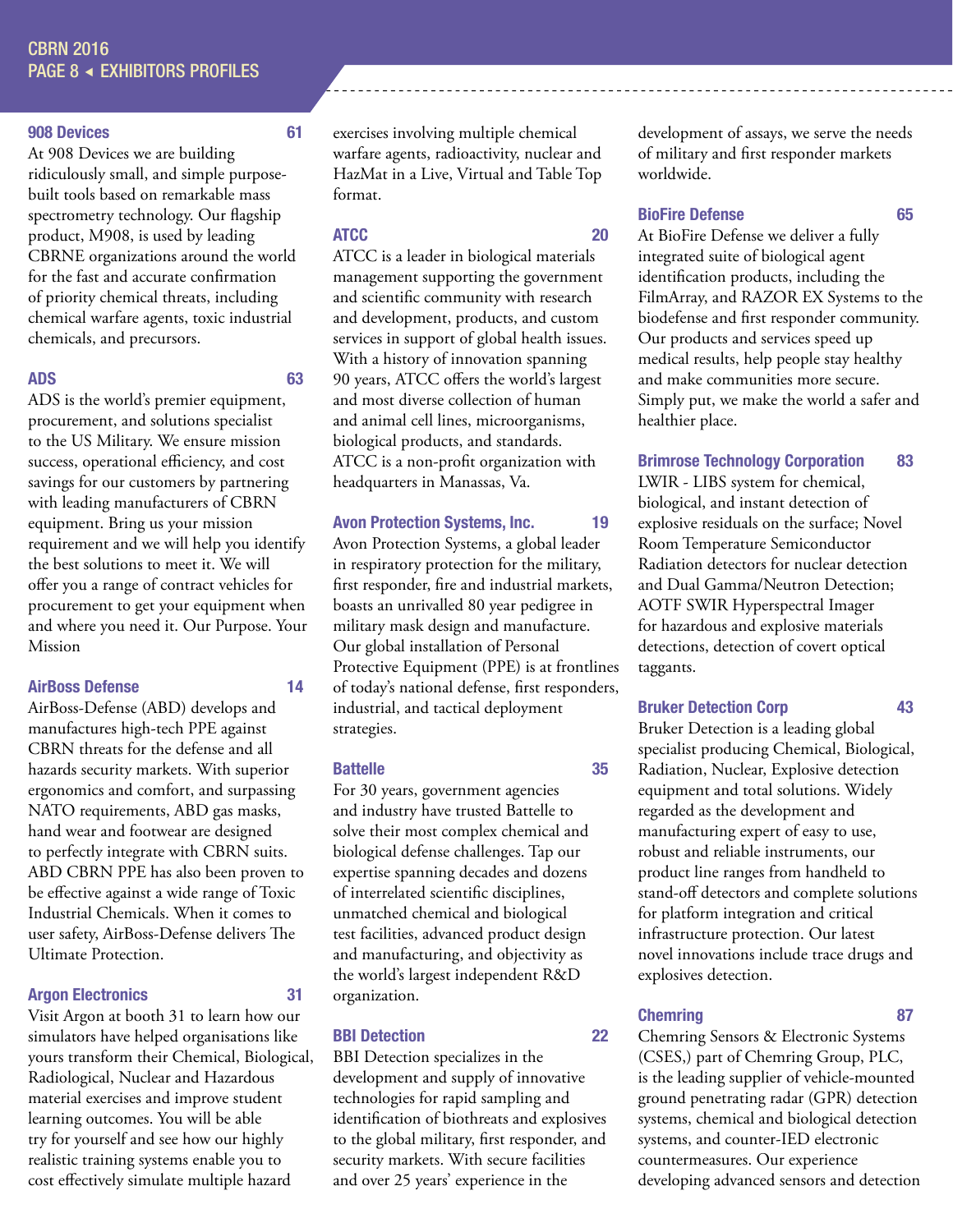systems has enabled us to expand our capabilities to meet the demands of the military, government and world leaders.

#### Cobalt Light Systems 34

Resolve™ enables true through-barrier hazardous materials ID; a game-changing new handheld capability in CBRN. The system works through opaque barriers such as colored plastics, glass, paper, card, sacks and fabrics. Point-and-shoot, vial holder and non-contact modes are also available. Comprehensive library materials include toxic industrial chemicals, explosives, precursors, chemical warfare agents and narcotics. See Resolve in action at the Cobalt booth #34.

#### Decon7 Systems, LLC 11

Decon7 Systems LLC has successfully created a ready-to-use hand-held multipart dispenser for Sandia National Laboratories' Decontamination Formula (DF200). Breakthrough technology paired with the trusted safety and efficacy of the proven DF200 formula makes D7's Biological Decontaminant Accelerated Spray Plus (BDAS+) the leading choice for personal and spot decontamination worldwide.

#### Defense Threat Reduction Agency - Joint Science and Technology Office 6

Dual-hatted as the Joint Science and Technology Office for DOD's Chemical and Biological Defense Program, the Defense Threat Reduction Agency's, Chemical and Biological Technologies Department provides innovative technology solutions to reduce the threat from weapons of mass destruction by enhancing warfighter mission capabilities in a chemical or biological threat environment.

#### Department of Homeland Security/ Chemical Security Analysis Center 56

The US Department of Homeland Security established the Chemical Security Analysis Center (CSAC) in 2006 to assess and identify risk and vulnerabilities for planning and response to toxic chemical

threats and hazards to the homeland. CSAC provides a robust knowledge repository of chemical threat information, extensive subject matter expertise in science-based chemical risk analysis and experimental test and evaluation, and a 24/7 reachback capability.

#### Design West Technologies, Inc. 27

Design West Technologies (DWT) is an innovative R&D and manufacturing solution provider of a complete portfolio of design, products, services and solutions in detection and protection for the CBRN industry and US Government. DWT is engaged in the development of CNT-based sensors and monitors, CBRN filters and filtration systems, as well as engineering services from proof of concept product validation and testing, to final build and test for the US Government.

#### Endeavor Robotics (formerly iRobot) 30

We are the largest independent supplier of battle-tested UGVs to customers worldwide, wholly dedicated to serving customers in the defense, public safety, and energy and industrial markets. Formerly known as the Defense & Security unit at iRobot, Endeavor Robotics is better positioned than ever to provide innovation to our customers.

#### **Falcon Communications** 12

Falcon Communications publish CBRNe World and CBRNe World Directory-a unique source of technical data on over 1,700 CBRNE and hazmat products in an easy tio use comparable format. We also organize the CBRNe Convergence series, the leading conference and exhibitions for CBRNE military, hazmat,civil and scientific professionals from around the world. CBRNe Convergence 2016 will take place in San Diego October 31-November 2 and CBRNe Convergence Europe, May 17-18, 2017. www. cbrneworld.com

#### Federal Resources 68

Today's warfighter and first responder require support from industry leaders providing innovative and technologically advanced solutions with experience, knowledge and training for full life cycle support beyond procurement. Federal Resources is an integral component for critical mission success, providing superior solutions to those who protect us all.

#### First Line Technology, LLC 69

First Line Technology designs, manufactures, and supplies disaster preparedness and response equipment like our medical ambulance bus (the AmbuBus®), our PhaseCore® Cooling Vests, and our line of decontamination equipment (including Dahlgren Decon and FiberTect). We work with first responders and the military to develop innovative products that make their jobs easer and their lives safer.

#### FLIR Systems, Inc. 16

FLIR delivers leading-edge solutions that help customers interdict CBRNE threats. FLIR will display its full range of products including the Fido C2 Agent Disclosure Spray, the chemical detection technology in the Contamination Indicator/ Decontamination Assurance System (CIDAS) program, as well as its newest security screening solutions like the Fido X2 handheld explosives trace detector and the identiFINDER® R200 pager-sized spectroscopic personal radiation detector.

#### **HDIAC**

The Homeland Defense & Security Information Analysis Center (HDIAC) is one of three Department of Defense Information Analysis Centers. HDIAC is responsible for acquiring, analyzing and disseminating relevant scientific and technical information, in each of its eight focus areas, in support of the DoD and U.S. government R&D activities.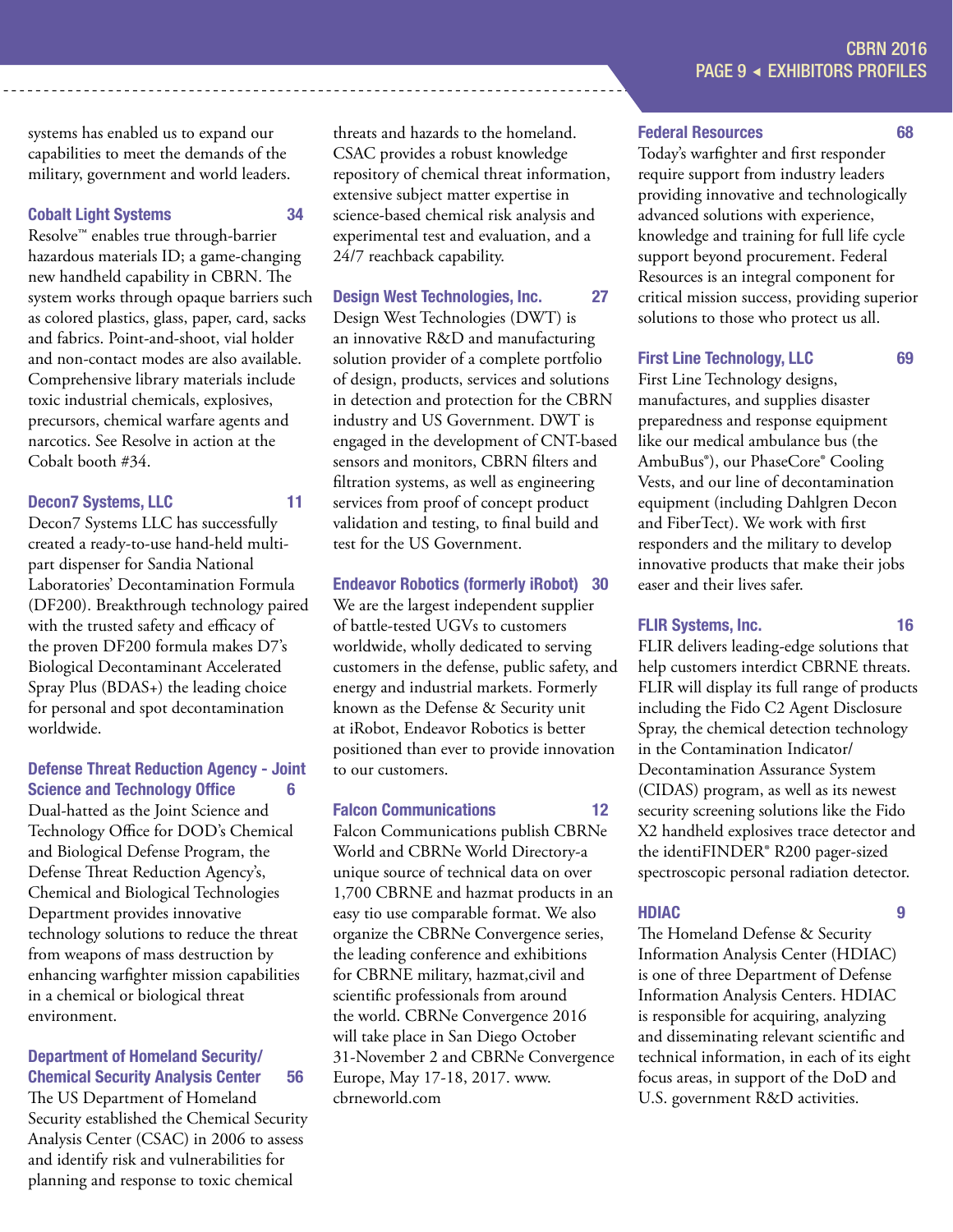#### IB Consultancy 42

IB Consultancy is an independent defense and security company dedicated to making this world a safer and more secure place. To achieve this we provide rapid, innovative defense and security services to government, trade & industry. NCT is the #1 CBRNe and EOD event series in the world, supporting responders, industry and other stakeholders in Asia, Europe, Middle East and the USA.

#### Innovative Tactical Training Solutions 76

Based in KY, Innovative Tactical Training Solutions (ITTS) produces immersive, mission-focused training solutions that realistically replicate military/civilian emergency operations. ITTS products are developed by seasoned veterans demanding functional simplicity, uncompromising durability, and system flexibility to meet dynamic training missions. ITTS is a SDVOSB providing cost-efficient training solutions to our military, law enforcement, Fire/EMS, and disaster responders.

#### **ITL Solutions** 18

ITL Solutions is your source for equipment to meet today's requirements and tomorrow's unknowns. Offering mission specific equipment from Marine Engineering to CBR Decontamination, ITL Solutions is a SDVOSB with the right systems to meet your needs. ITL Solutions is proud to be the US Distributor of the Cristanini S.p.A. line of Chemical, Biological, Radiological Decontamination and Firefighting equipment, a world leader since 1972.

#### Joint Program Executive Office for **Chemical and Biological Defense** 8

The Joint Program Executive Office for Chemical and Biological Defense (JPEO-CBD) is the Joint Services single focal point for research, development, acquisition, fielding and life-cycle support of chemical, biological, radiological and nuclear (CBRN) defense equipment and medical countermeasures and is comprised of a headquarters element, and five Joint Project Management Offices: Nuclear

Biological Chemical Contamination Avoidance, Information Systems,Guardian, Protection, and Medical Countermeasure Systems.

#### Karcher Futuretech 44

Kärcher Futuretech offers tailored decontamination solutions in modular configurations as effective defense against CBRN attacks. Our decontaminants and decon systems focus on protecting people and the operational environment, providing system solutions for our customers. Our complete product line can be found at http://www.karcher-futuretech. com/futuretech\_en/products

#### Kromek Group Ltd 72

Kromek has a portfolio of products for specific detection, identification and quantification of radioactive materials, which are differentiated by their sensitivity, high resolution and small form factor allowing unprecedented flexibility in deployment. Applications include civil radiation detection, industrial process control, environmental monitoring and personal detection use for the public. Learn more at www.kromek.com.

#### LAURUS Systems, Inc. 64

LAURUS Systems Inc. provides state of the art Radiation and Chemical detection and identification instruments along with after sales service, training, software and instrument calibration. LAURUS is currently offering new products such as the Chem-ID, a field portable GC system, the EVA-1, a vehicle mounted radiation detection and alarm system, and new RadView Badge, a credit card sized dosimeter badge you can carry in your wallet!

#### Leidos 23

Leidos provides operationally informed science and technology solutions for the toughest challenges in national security, health and infrastructure. Our 18,000 employees support vital missions, develop innovations and defend digital and physical infrastructure from evolving threats. Our

CBRNE/ WMD/ CTR expertise spans research, products, fielding, and operations worldwide. www.Leidos.com

#### LSA Autonomy 80

The company's roots lay in the engineering of autonomous systems for military applications through the integration of existing vehicles and sensors with LSA's own hardware and software designs. Resulting systems are based on modular, open-architecture designs that are both adaptable and platform-agnostic. Where possible, LSA Autonomy leverages commercial off-the-shelf computers and sensors to effectively manage lifecycle costs without sacrificing reliability, maintainability, or availability.

#### Luminex Corporation 29

Luminex is committed to creating innovative, breakthrough solutions to help our customers improve health and advance science worldwide. We serve the needs of our customers in diverse markets including clinical diagnostics, pharmaceutical drug discovery, biomedical research, including genomic and proteomic research, personalized medicine, biodefense research and food safety.

#### ODU USA 21

ODU Group is one of the world's leading suppliers of connector systems. ODU connector solutions ensure a reliable transmission of power, signals, data and media for a variety of demanding applications including military and security such as: soldier communication systems, night vision, tactical radios, navigation devices, UAVs and airborne vehicles.

#### ORTEC<sup>52</sup>

ORTEC, a world leader in radiation detection systems, will be demonstrating the Detective-EX, the world's first portable HPGe detection system that does not require liquid nitrogen. It is widely used by state rad health departments, hazmat teams, bomb squads, customs and border protection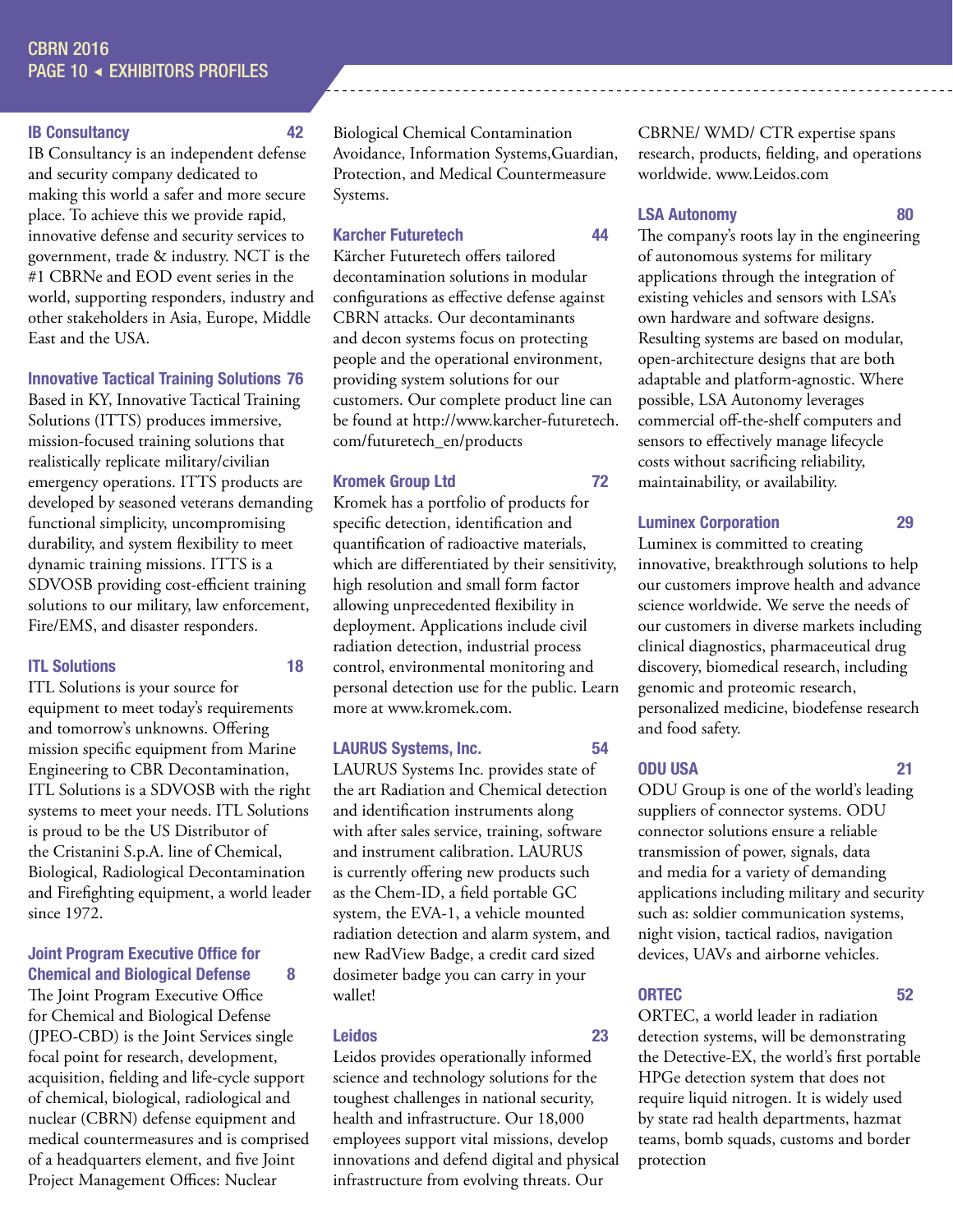#### Paper Pak Industries 64

Paper Pak Industries, Booth #64, in joint development with Aberdeen, we will be featuring the latest technology in Chem/Bio Human Remains Pouches and Transport Pads. PPI has been the leader in developing CBRNe response and recovery solutions for first responders.

#### PHDS Co. 28

PHDS Co. is an innovative manufacturer of custom and commercial gamma-ray cameras. The latest product, the GeGI (Germanium Gamma-ray Imager), has the unprecedented ability to rapidly locate, identify and quantify radioactive sources. This is done by overlaying a gammaray image on an optical image to clearly show the radioactive-source identities and locations on an intuitive visual interface thus allowing security personnel to rapidly qualify potential threats.

#### Polimaster, Inc. 66

Polimaster is a major supplier of radiation detection equipment for multiple Federal, State and local law enforcement agencies.

#### Production Products 44

Production Products specializes in providing our military customer custom solutions for their CBRN Protection, Medical Isolation, Contamination Control & Shelter needs. We are part of the next generation CBRN. Kärcher Futuretech develops, manufactures, & markets modular systems for worldwide deployment missions in disaster relief, humanitarian missions, & complex military operations. Our core product categories include systems for CBRN Protection, Water Supply , Mobile Catering, & Field Camps.

#### Proengin, Inc. 57 Chemical & Biological Detection

#### Program Executive Office for Assembled Chemical Weapons Alternatives 5

The Program Executive Office, Assembled Chemical Weapons Alternatives is responsible for the safe and environmentally sound destruction of the chemical weapons stockpiles stored at the Blue Grass Army Depot in Kentucky and the U.S. Army Pueblo Chemical Depot in Colorado. Please visit us at booth #5 to learn more.

### QinetiQ North America 38

QinetiQ North America develops rugged and reliable robots in a variety of sizes and with varying capabilities. In military, law enforcement and first responder applications, our TALON® and Dragon Runner™ robots are widely deployed to increase situational awareness, aid in safety, enhance security and streamline operations. Both TALON and Dragon Runner offer a modular and configurable CBRNE/HAZMT kit equipped with integrated sensors to support CBRNE/ HAZMAT operations.

## QuickSilver Analytics, Inc. 17

QS is a manufacturing leader of forensic quality chemical, biological, radiological and explosive (CBRE) sampling kits. We were founded in 1994 and are ISO 9001- 2008 registered. Our kits are used to train DoD personnel in CBRE sampling at Ft Leonard Wood. QS's QSA 102 DR-SKO CBRE Sampling Kit is a part of the Dismounted Reconnaissance Sets Kits and Outfits System being fielded to Army, Navy, Marine and National Guard CSTs.

## RAE Systems by Honeywell **10**

RAE Systems by Honeywell innovates, designs and manufactures gas sensors and radiation detectors. RAE Systems' rugged, proven, and integrated multi-gas and radiation detectors meet all military standards and specifications. Easy to maintain in the field and with a global infrastructure for comprehensive support, our products operate on an open platform and can integrate with other third-party systems. Our real-time safety and threat detection systems helps save lives and maintain safety.

Smiths Detection Inc. designs and makes advanced systems and solutions to detect and identify threats including explosives, chemical agents, biohazards, nuclear, radiation, narcotics, weapons and contraband. It manufactures specialized products and manages programs for customers such as the US Department of Defense and Homeland Security Agencies

#### SRC, Inc. 26

SRC, Inc. combines information, science, technology and ingenuity to solve "impossible" problems in the areas of defense, environment and intelligence. Together with our family of companies, we apply research, design, development and manufacturing to deliver innovative products and services that are redefining possible® for the challenges faced by America and its Allies.

#### Symetrica 55

Symetrica is a global leader in verifying radioactive threats. The range, including handheld, wearable, mobile, portal and 3He-Free neutron detectors deliver best in class accuracy, low lifecycle costs, zero scheduled maintenance (auto stabilization and calibration) and real time health monitoring. Users, including the U.S Government Department of Homeland Security, gain the most operationally effective radiation detection and identification systems, proven in over 1,000 fielded units.

#### Tactical Defense Media/CST & CBRN/ Armor & Mobility 62

TDM publications provide readers with insights into DoD program requirements and industry technologies that support joint force ops including mounted and dismounted protection systems, intel and comms applications, tactics, and training. TDM publications' mission focus is centered on collecting expert opinion regarding best practices and lessons learned through the eyes of military and civilian authority, warfighters and law enforcement.

Tex-Shield, Inc. 13